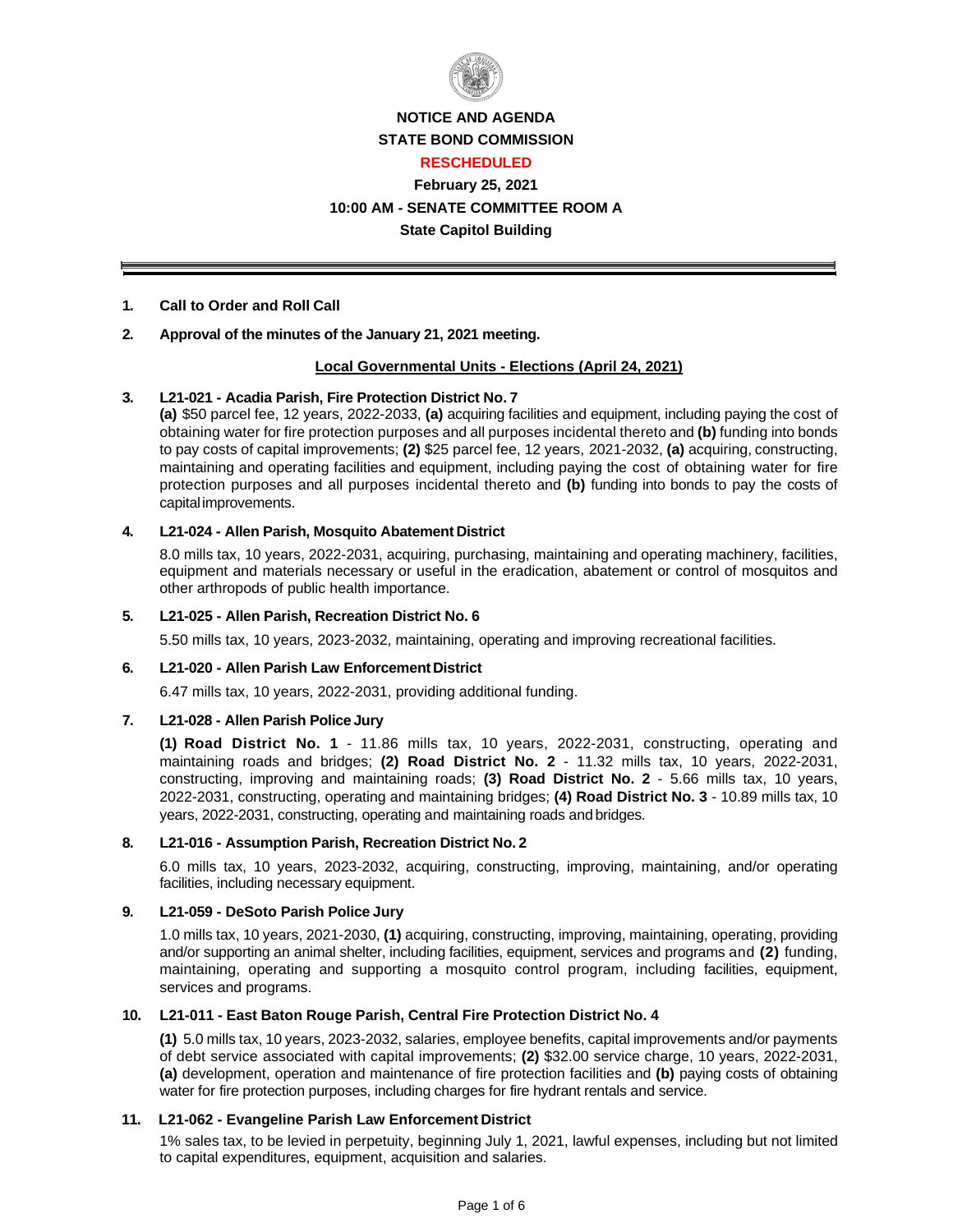#### **12. L21-017 - Franklin Parish Law Enforcement District**

½% sales tax, 5 years, beginning January 1, 2023, operating the Sheriff's Office, including the operation of the Detention Center.

#### **13. L21-039 - Iberia Parish, City of New Iberia**

2.96 mills tax, 10 years, 2023-2032, maintaining and operating public parks and recreational facilities.

#### **14. L21-040 - Iberville Parish Council**

3.0 mills tax, 10 years, 2023-2032, maintenance, operation, and capital expenditures necessary to administer the parishwide recreational program.

#### **15. L21-022 - Jackson Parish Police Jury**

1% sales tax, 10 years, beginning July 1, 2021, **(1)** waste management, **(2)** jail and courthouse expansion, **(3)** road construction and maintenance and **(4)** related debt service requirements.

#### **16. L21-030 - Jefferson Parish, City of Kenner**

1.14 mills tax, 10 years, 2022-2031, acquiring, constructing, improving, maintaining and/or operating the City's wastewater collection, treatment and disposal system, including salaries and benefits of sewerage department personnel.

#### **17. L21-031 - Jefferson Parish, City of Kenner**

7.40 mills tax, 10 years, 2022-2031, **(1)** constructing, improving, equipping, maintaining and/or operating fire department buildings and facilities, **(2)** acquiring, maintaining and operating fire department vehicles and equipment and **(3)** paying salaries and benefits of fire department personnel.

#### **18. L21-032 - Jefferson Parish, City of Kenner**

1.61 mills tax, 10 years, 2022-2031, acquiring, constructing, improving, maintaining and/or operating garbage collection and disposal facilities and/or services, including salaries and benefits of garbage department personnel.

#### **19. L21-023 - Lafourche Parish, Recreation District No. 1**

2.0 mills tax, 10 years, 2021-2030, constructing, acquiring, improving, maintaining, and operating recreational facilities.

### **20. L21-066 - Livingston Parish School Board, School District No. 1**

Not exceeding \$13,000,000 General Obligation Bonds, in one or more series, not exceeding 8%, not exceeding 20 years, **(1)** acquiring and/or improving lands for building sites and playgrounds, including construction of necessary sidewalks, parking lots, and streets adjacent thereto, and **(2)** purchasing constructing and/or improving school buildings and/or athletic and other school related facilities and acquiring the necessary equipment and furnishings.

#### **21. L21-041 - Morehouse Parish Police Jury**

1.0 mills tax, 10 years, 2022-2031, constructing, equipping, maintaining and operating a Parishwide health unit.

#### **22. L21-036 - Natchitoches Parish Council, Sales Tax District No. 1**

1% sales tax, 10 years, beginning July 1, 2021, **(1)** maintaining and operating a Solid Waste Collection and Disposal System (outside of the City of Natchitoches) and **(2)** improvement of roads in the Natchitoches Parish Road System.

#### **23. L21-034 - Orleans Parish, City of New Orleans, French Quarter Economic Development District**

0.245% sales tax, 5 years, beginning July 1, 2021, funding POST Certified supplemental police patrols and homeless assistance services, with the initial \$2 million collected in any year dedicated to supplemental police patrols and any additional revenue to be divided between additional patrols and public safety programs (including homeless assistance) to facilitate economic development.

#### **24. L21-063 - Ouachita Parish, Southside Economic Development District of the City of Monroe**

0.55% sales tax, 25 years, beginning October 1, 2021, **(1)** construction, acquisition and upgrades to capital improvement projects and **(2)** any and all authorized purposes.

### **25. L21-037 - Ouachita Parish School Board**

**(1) School District No. 1 -** 24.15 mills tax, 10 years, 2022-2031, support, maintenance and operation of the public school facilities; **(2) School Sales Tax District No. 1 -** ½% sales tax, 10 years, beginning January 1, 2023, additional support for the public school system.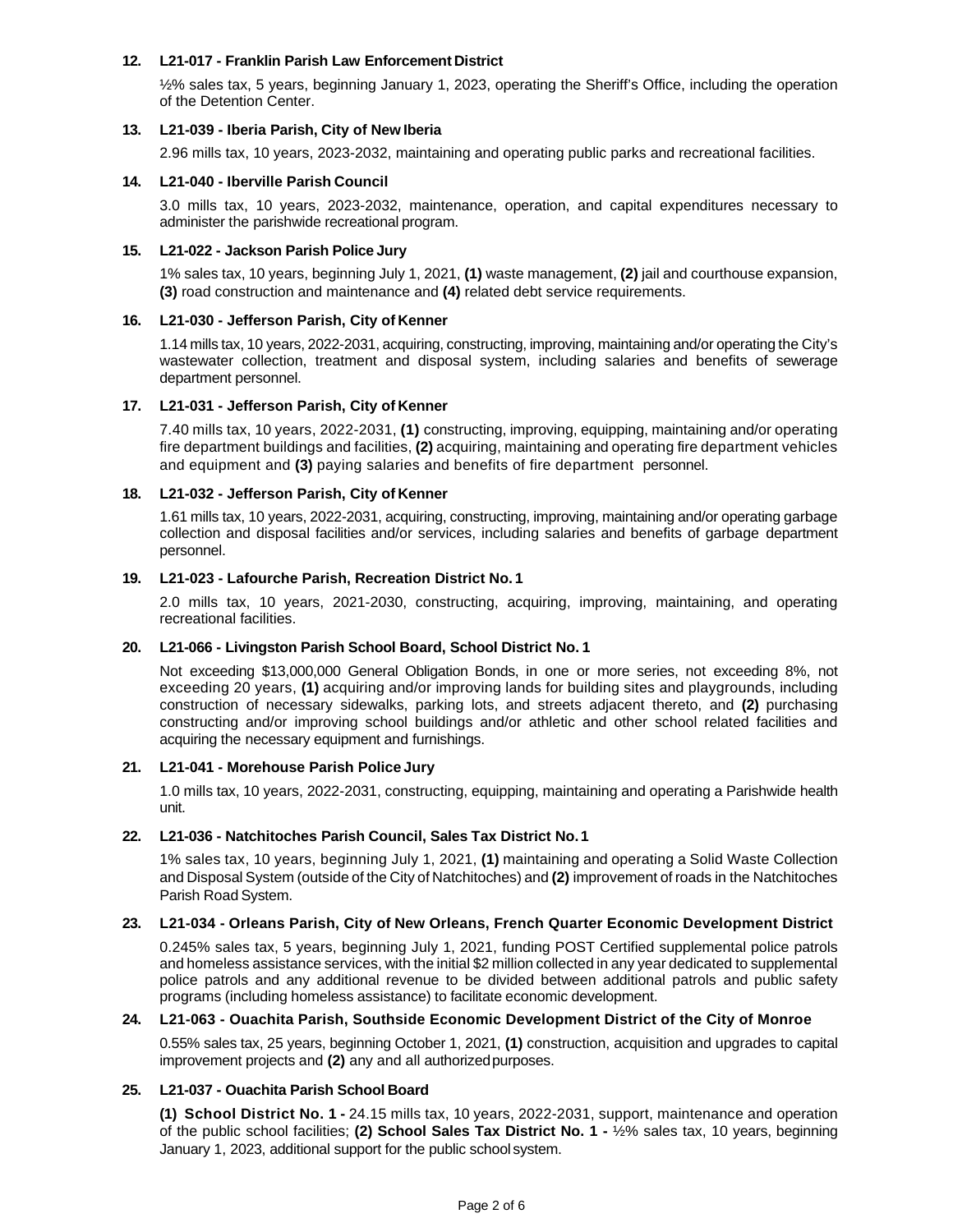#### **26. L21-064 - Richland Parish, Hospital Service District No. 1-B**

10.96 mills tax, 10 years, 2022-2031, constructing, maintaining, improving and operating hospital facilities, including the purchase of equipment.

#### **27. L21-045 - Richland Parish School Board, School District No. 2**

Not exceeding \$1,750,000 General Obligation Bonds, not exceeding 5%, not exceeding 20 years, **(1)**  acquiring and/or improving lands for building sites and playgrounds, including construction of necessary sidewalks and streets adjacent thereto, **(2)** purchasing erecting and/or improving school buildings and other school related facilities and **(3)** acquiring the necessary equipment and furnishings.

#### **28. L21-046 - Richland Parish School Board, School District No. 3**

Not exceeding \$12,325,000 General Obligation Bonds, not exceeding 5%, not exceeding 20 years, **(1)**  acquiring and/or improving lands for building sites and playgrounds, including construction of necessary sidewalks and streets adjacent thereto, **(2)** purchasing erecting and/or improving school buildings and other school related facilities and **(3)** acquiring the necessary equipment and furnishings.

#### **29. L21-027 - Sabine Parish, Fire Protection District No. 1, Wards 1 and 2**

8.50 mills tax, 10 years, 2022-2031, **(1)** constructing, improving, maintaining and operating fire protection facilities, **(2)** purchasing, operating and maintaining fire trucks and other fire fighting equipment and emergency equipment and **(3)** paying the cost of obtaining water for fire protection purposes and for salaries of firemen.

### **30. L21-013 - St. Bernard Parish Council**

**(1)** 8.0 mills tax, 10 years, 2021-2030, acquiring, constructing, improving, operating and maintaining drainage canals, pumps, pumping plants, dykes, small levees, and other drainage works, including all necessary equipment; **(2)** 20.85 mills tax, 10 years, 2023-2032, acquiring, constructing, maintaining, improving and operating fire protection facilities and purchasing fire trucks and other fire fighting equipment.

#### **31. L21-055 - St. Charles Parish, Hospital Service District No. 1**

Not exceeding \$17,000,000 General Obligations Bonds, in one or more series, not exceeding 7%, not exceeding 15 years, purchasing, acquiring and constructing lands, buildings, machinery, equipment and furnishings, including both real and personal property.

### **32. L21-026 - St. Helena Parish Police Jury**

**(1) Fire Protection District, South Second Ward -** 10.16 mills tax, 10 years, 2022-2031, **(a)** acquiring, constructing, improving, maintaining and operating fire protection facilities and equipment and **(b)** paying the cost of obtaining water for fire protection; **(2) Road District No. 2, Sub-Road District No. 1 -** 10.69 mills tax, 10 years, 2023-2032, building, resurfacing, maintaining and keeping in repair public roads, highways and bridges; **(3) Road District No. 6 -** 15.0 mills tax, 10 years, 2023-2032, building, resurfacing, maintaining and keeping in repair public roads, highways and bridges.

#### **33. L21-012 - St. Helena Parish School Board, Parishwide School District**

5.0 mills tax, 10 years, 2022-2031, acquire, construct, improve, maintain, and operate public school buildings and facilities, including acquiring equipment and materials therefor.

#### **34. L21-065 - St. James Parish School Board, Consolidated School District**

**(1)** Not exceeding \$64,000,000 General Obligation Refunding Bonds, in one or more series, not exceeding 6%, not exceeding 25 years, refunding all or a portion of outstanding General Obligation Bonds; **(2)** 3.40 mills tax, 10 years, 2021-2030, additional support for public schools.

#### **35. L21-014 - St. Tammany Parish, Fire Protection District No. 3**

25.01 mills tax, 10 years, 2023-2032, **(1)** maintaining, acquiring, constructing, improving, and operating fire protection and rescue services facilities and **(2)** paying for related fire services.

#### **36. L21-058 - St. Tammany Parish, Hospital Service District No. 2**

Not exceeding \$23,110,000 General Obligation Bonds, in one or more series, not exceeding 8%, not exceeding 20 years, **(1)** constructing, acquiring, extending and improving advanced surgical suites, intensive care and isolation patient rooms, **(2)** new technology and cardiology services and related health care facilities and **(3)** acquiring equipment and furnishings.

#### **37. L21-015 - Tangipahoa Parish, Hammond Downtown Development District**

14.16 mills tax, 10 years, 2024-2033, **(1)** constructing, renovating, acquiring, operating or maintaining facilities contemplated by the District's redevelopment plan and **(2)** operating expenses of the District, including funding neighborhood grants for residential areas east and west and providing matching funds for inducement of development.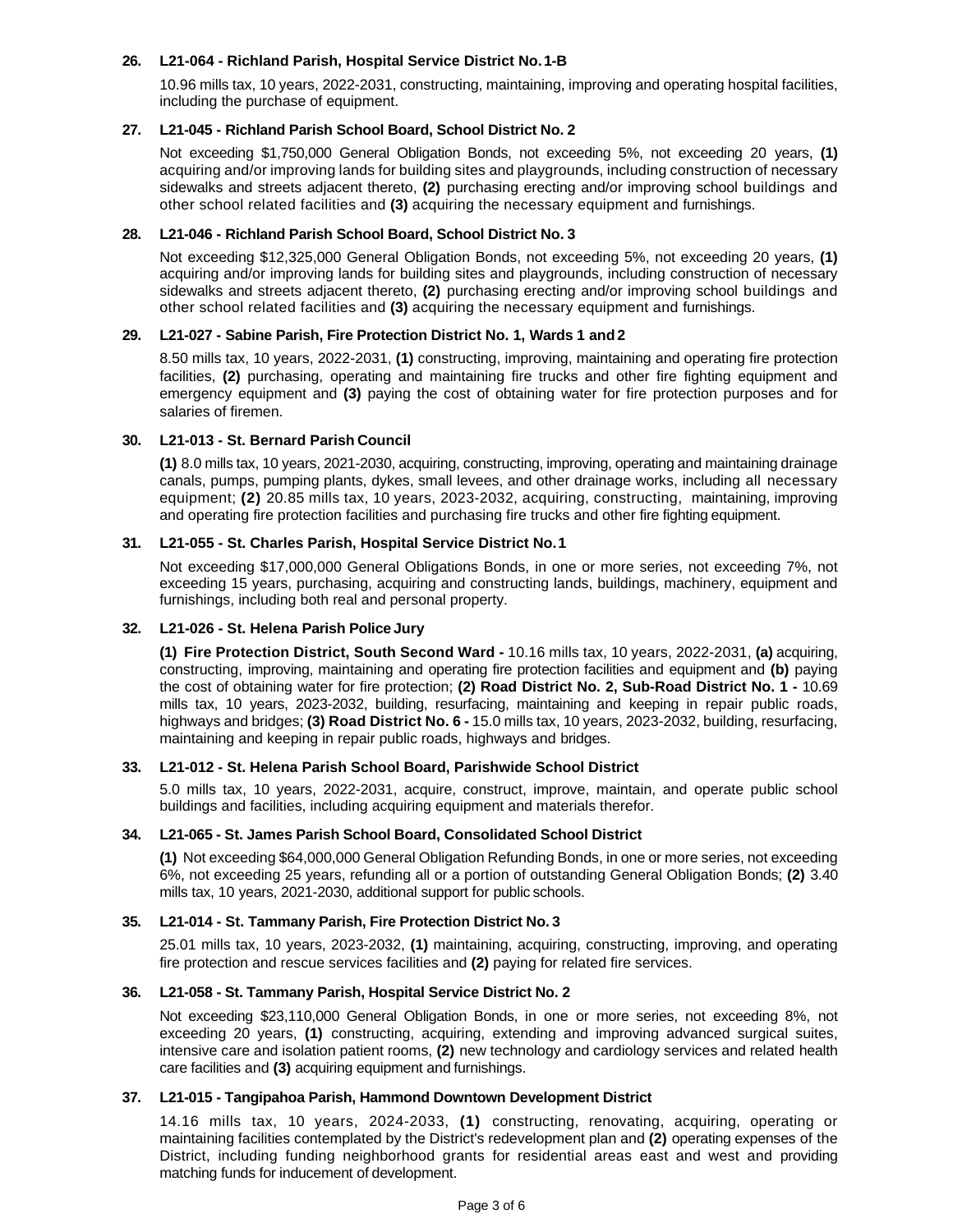#### **38. L21-070 - Tangipahoa Parish School Board, Educational Facilities Improvement District**

½% sales tax, 15 years, beginning July 1, 2021, providing additional salaries and benefits to teachers and support workers.

#### **39. L21-019 - Vermilion Parish, Hospital Service District No. 1**

7.47 mills tax, 10 years, 2022-2031, **(1)** acquiring, constructing, improving, maintaining and/or operating hospital equipment and facilities and **(2)** providing matching funds for energy conservation measures.

#### **40. L21-018 - Vermilion Parish Police Jury, Road District No. 2, Sub-Road District No. 4**

8.59 mills tax, 10 years, 2022-2031, constructing and improving public roads and highways and maintenance thereof.

#### **COVID-19 Small Business Administration Paycheck Protection Program**

#### **41. L21-072 - DeSoto Parish Tourist Bureau**

Not exceeding \$100,000 Revenue Notes, not exceeding 1%, mature no later than December 31. 2025, funding salaries and other operating expenses.

#### **42. L21-057 - Iberia Parish Tourist Commission**

Not exceeding \$120,000 Revenue Notes, not exceeding 1%, no later than December 31, 2025, funding salaries and other operating expenses.

#### **43. L21-068 - Jackson Parish, Hospital Service District No. 1**

Not exceeding \$1,913,770.82 Revenues Notes, not exceeding 1%, not exceeding 5 years, funding salaries, wages and other operating expenses.

#### **44. L21-071 - Rapides Parish, Alexandria/Pineville Area Convention and Visitors Bureau**

Not exceeding \$122,500 Revenue Notes, not exceeding 1%, mature no later than December 31, 2025, funding salaries and other operating expenses.

#### **45. L21-069 - St. Mary Parish Tourist Commission dba Cajun Coast Visitors & Convention Bureau**

Not exceeding \$100,000 Revenue Notes, in one or more series, taxable or tax-exempt, not exceeding 1%, mature no later than December 31, 2025, funding salaries and other operating expenses.

### **Local Political Subdivisions - Cash Flow Borrowings**

#### **46. L21-029 - Avoyelles Parish, Hospital Service District No. 1**

Not exceeding \$1,000,000 Revenue Anticipation Notes, not exceeding 5%, mature no later than September 30, 2021, current operations.

#### **47. L21-033 - Tensas Parish Police Jury**

Not exceeding \$520,000 Revenue Anticipation Notes, Series 2021, not exceeding 3%, mature no later than March 1, 2022, current operations.

#### **Local Political Subdivisions - Loans**

#### **48. L21-051 - Rapides Parish, Fire Protection District No. 12**

Not exceeding \$1,225,200 Certificates of Indebtedness, Series 2021, not exceeding 2.39%, not exceeding 7 years, construction of a new fire station.

#### **49. L21-054 - St. Helena Parish Police Jury, Road District No. 2, Sub-Road District No. 2**

Not exceeding \$100,000 Limited Tax Bonds, not exceeding 4%, mature no later than April 1, 2025, building, rebuilding and resurfacing public roads.

### **Local Political Subdivisions - Bonds - Final Approval**

### **50. L21-053 - Ascension Parish Council**

Not exceeding \$5,965,000 Revenue Refunding Bonds, in one or more series, not exceeding 5%, mature no later than April 1, 2032, **(1)** refunding all or a portion of Revenue Refunding Bonds, Series 2012 and **(2)**  funding a reserve fund, if necessary.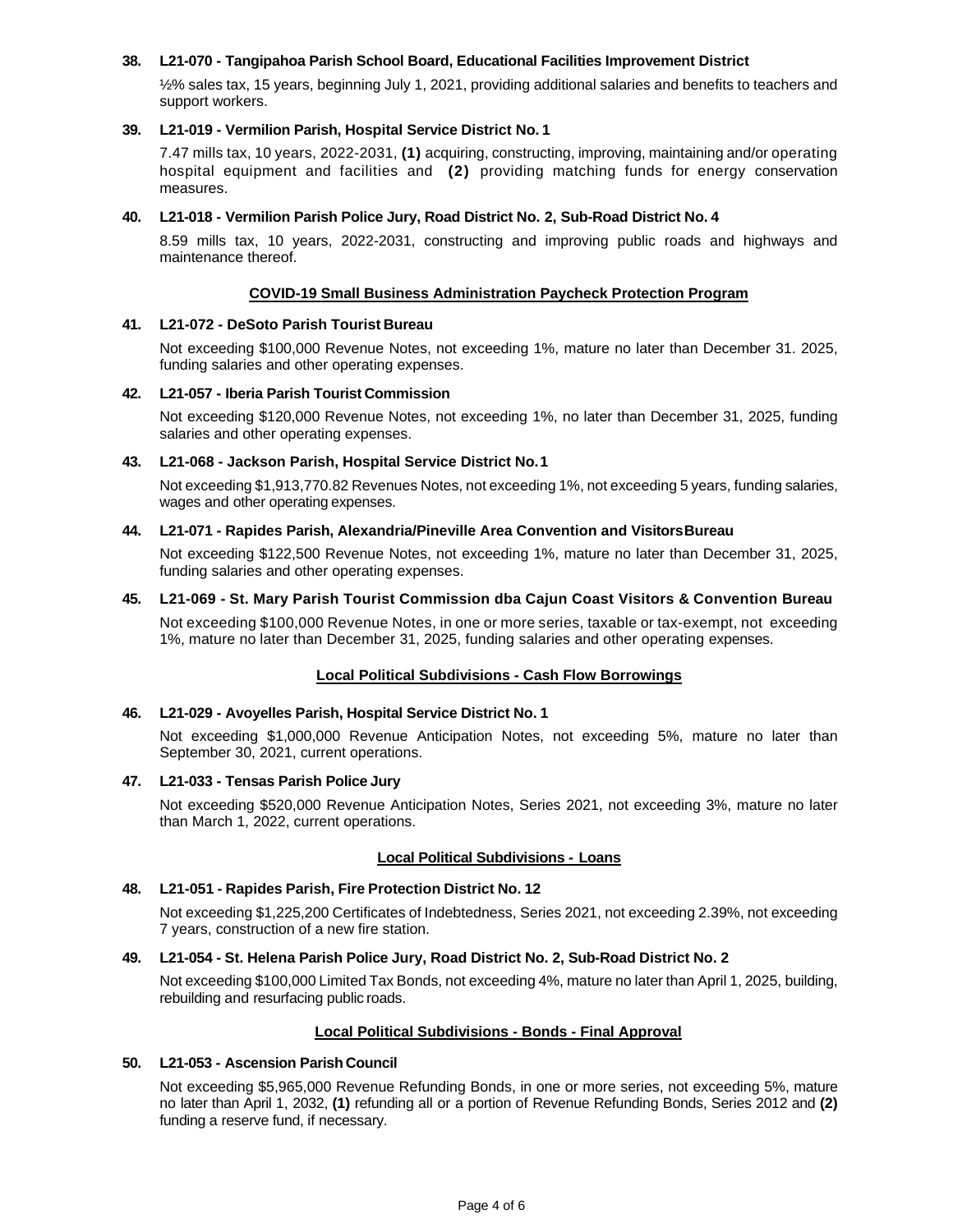#### **51. L21-010 - Caddo Parish, Town of Blanchard**

Not exceeding \$11,600,000 Water Revenue Refunding Bonds, in one or more series, not exceeding 6%, mature no later than March 1, 2034, **(1)** refunding Water Revenue Bonds, Series 2010B, 2012A and 2014 and **(2)** funding a reserve fund or purchasing a reserve fund surety, if necessary.

#### **52. L21-050 - Catahoula Parish, Village of Harrisonburg**

Not exceeding \$200,000 Water Revenue Bonds, not exceeding 5%, not exceeding 10 years, constructing and acquiring improvements, extensions, renovations and replacements to the waterworks system, including appurtenant equipment, fixtures and accessories, both personal and real.

#### **53. L21-048 - East Baton Rouge Parish, East Baton Rouge Sewerage Commission**

Not exceeding \$175,000,000 Revenue Refunding Bonds, Series 2021A, not exceeding 5% fixed or 12% variable rate, mature no later than February 1, 2046, **(1)** refunding Revenue Bonds, Series 2011A (LIBOR Index) and **(2)** paying the termination payment in connection with the termination of the swap transaction between the East Baton Rouge Parish Sewerage Commission and Bank of America, N.A.

#### **54. L21-049 - East Carroll Parish, Lake Providence Port Commission**

Not exceeding \$4,250,000 Taxable Revenue and Revenue Refunding Bonds, in one or more series, not exceeding 6%, not exceeding 30 years, **(1)** approximately \$2,235,000 Bonds, **(a)** acquiring, constructing, and equipping wharves, landings and other structures and **(b)** repairing, rehabilitating or extending the rail lines and **(2)** approximately \$2,015,000 Bonds, refunding all or a portion of Tax- Exempt Certificates of Indebtedness, Series 2011A, Taxable Certificates of Indebtedness, Series 2011B and Taxable Revenues Bonds, Series 2014.

#### **55. L20-437 - Evangeline Parish, Town of Mamou (LDH Program)**

Not exceeding \$5,000,000 Utilities Revenue Bonds, not exceeding 4%, not exceeding 22 years, constructing or acquiring equipment, systems, and improvements to the drinking water portion of the combined utility system, including but not limited to replacement, construction and expansion of water treatment systems and installation of new wells.

#### **56. L21-043 - Iberville Parish, City of St. Gabriel**

Not exceeding \$7,250,000 Taxable Public Improvement Sales Tax Revenue Refunding Bonds, not exceeding 6%, mature no later than May 1, 2037, **(1)** refunding Public Improvement Sales Tax Revenue Bonds, Series 2012 and **(2)** funding a reserve fund or purchasing a reserve fund surety, if necessary.

#### **57. L21-005 - Iberville Parish Council**

Not exceeding \$7,500,000 Sales Tax Bonds, not exceeding 5%, not exceeding 15 years, financing improvements to parks and recreation facilities, including acquiring equipment.

### **58. L21-052 - Livingston Parish, Sewer District**

Not exceeding \$13,150,000 Revenue Refunding Bonds, in one or more series, taxable or tax-exempt, not exceeding 5%, mature no later than March 1, 2042, **(1)** refunding all or a portion of Revenue Bonds, Series 2012 and **(2)** funding a reserve fund or purchasing debt service reserve fund surety.

#### **59. L21-047 - Livingston Parish, City of Denham Springs**

Not exceeding \$2,000,000 Combined Utility System Revenue Bonds, not exceeding 5%, not exceeding 31 years, **(1)** acquiring, constructing, extending and improving the gas portion of the Combined Enterprise System and **(2)** funding a debt service reserve funds or paying the cost of a debt service reserve policy, if necessary.

#### **60. L21-056 - Livingston Parish, Water District, Ward Two**

Not exceeding \$15,000,000 Water Revenue Refunding Bonds, in one or more series, not exceeding 5%, mature no later than April 1, 2032, refunding Water Revenue Bonds, Series 2010 and 2011, and Water Revenues Refunding Bonds, Series 2012B and 2012D.

#### **61. L21-044 - Sabine Parish, South Toledo Bend Waterworks District**

Not exceeding \$3,000,000 Water Revenue Refunding Bonds, not exceeding 5%, mature no later than June 1, 2037, **(1)** refunding all or a portion Water Revenue Bonds, Series 1997A and 1997B, and **(2)**  funding a reserve fund or purchasing a reserve fund surety, if necessary.

#### **62. L21-038 - St. Landry Parish, Town of Leonville**

Not exceeding \$6,000,000 Water and Sewer Revenue Refunding Bonds, in one or more series, not exceeding 5%, mature no later than October 16, 2054, **(1)** refunding Sewer Revenue Notes, Series 2001A and 2001B and Water Revenue Notes, Series 2014A and 2014B and **(2)** funding a reserve fund or purchasing a reserve fund surety, if necessary.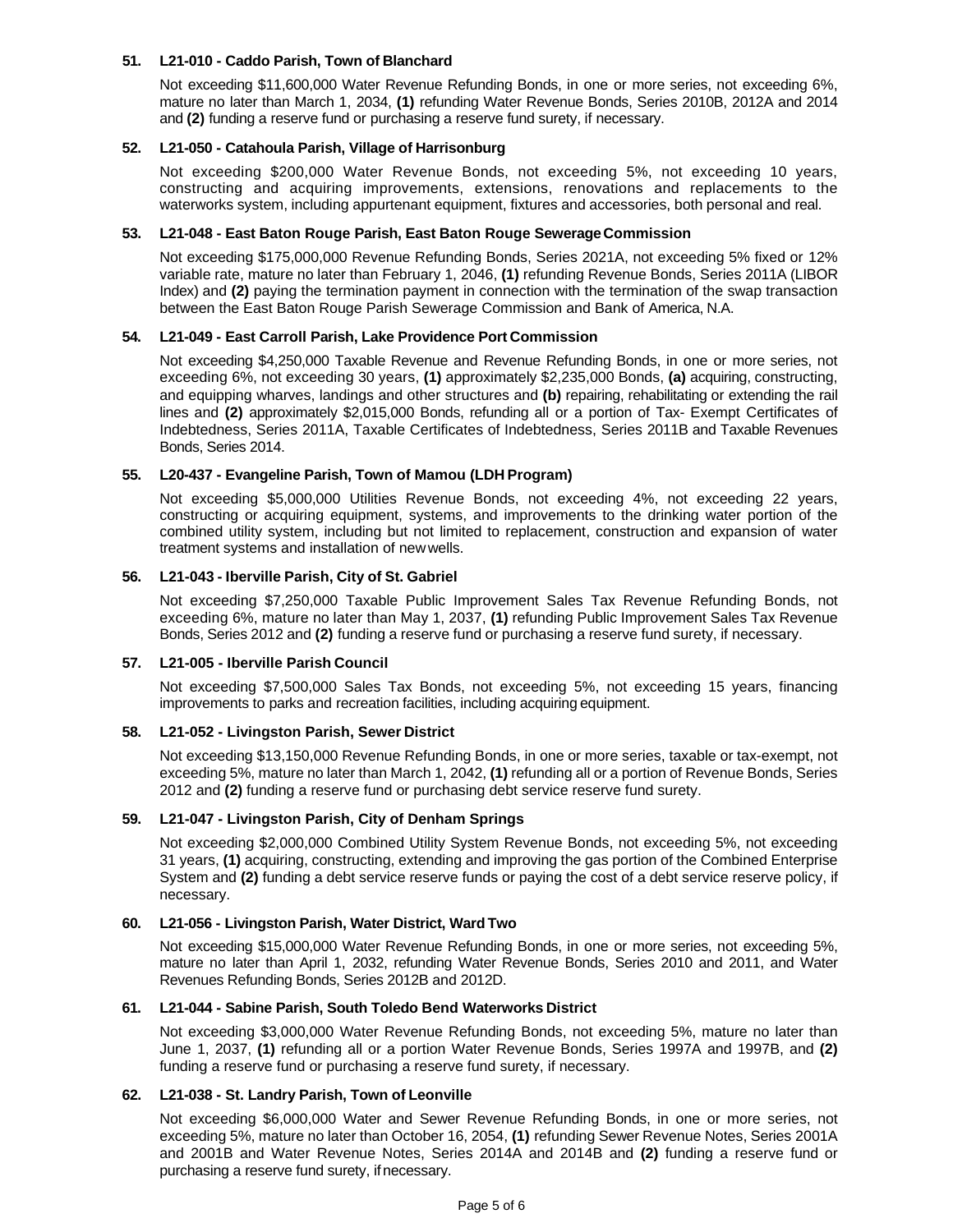#### **State Agencies, Boards and Commissions**

## **63. S21-004 - Louisiana Housing Corporation (Miller Roy Project)**

Not exceeding \$9,500,000 Multifamily Housing Revenue Bonds (Volume Cap), in one or more series, not exceeding 12%, not exceeding 40 years, acquisition, construction and equipping of a 66- unit multifamily housing facility in Monroe.

## **Ratifications and or Amendments to Prior Approvals**

## **64. S20-029A - Louisiana Public Facilities Authority (Louisiana Children's Medical Center Project)**

Amendment of a prior approval granted on June 18, 2020, to reflect change in cost of issuance and professionals.

## **65. S20-063A - Louisiana Community Development Authority (Ascension-St. James Airport and Transportation Authority Project)**

Amendment of a prior approval granted on October 15, 2020, to reflect a change in terms, cost of issuance and professionals.

#### **State of Louisiana**

### **66. S21-005 - State of Louisiana (General Obligation Bonds)**

Consideration of a resolution **(1)** creating and establishing an issue of not exceeding \$300,000,000 General Obligation Bonds, Series 2021A, funding lines of credit related to capital outlay projects as listed in the attached exhibit; **(2)** authorizing the issuance and sale; **(3)** providing for payment of principal and redemption premium and interest, and **(4)** providing for other matters.

#### **67. S18-010I - State of Louisiana (GARVEE)**

Discussion and authorization to extend the engagement with Bond Counsels for future issuances of bonds.

#### **68. S20-084B - State of Louisiana (Unclaimed Property Special Revenue Bonds)**

Status Update

### **Other Business**

### **69. Louisiana Housing Corporation**

Presentation

#### **70. Monthly Reports**

#### **71. Adjourn**

*Persons who do not feel comfortable giving testimony in person at this time may submit public comment in lieu of appearing before the Commission. Public comment will be received up to 5:00 p.m. on Wednesday, February 24, 2021.* 

*All emails must be submitted to SBC-Application@treasury.la.gov and must include the Agenda Item number, your name and a brief statement. All public comment will be included in the record for this meeting.* 

*All persons desiring to attend the meeting shall utilize appropriate protective health measures and observe the recommended and appropriate social distancing.* 

*Notice is hereby further provided that the Commission may vote to hold an Executive Session on any agenda or other duly approved item that is exempted from discussion at an open meeting pursuant to La. R.S. 42:17. In compliance with Americans with Disabilities Act, contact Cassie Berthelot at (225) 342-0040 to advise special assistance is needed and describe the type of assistance necessary.*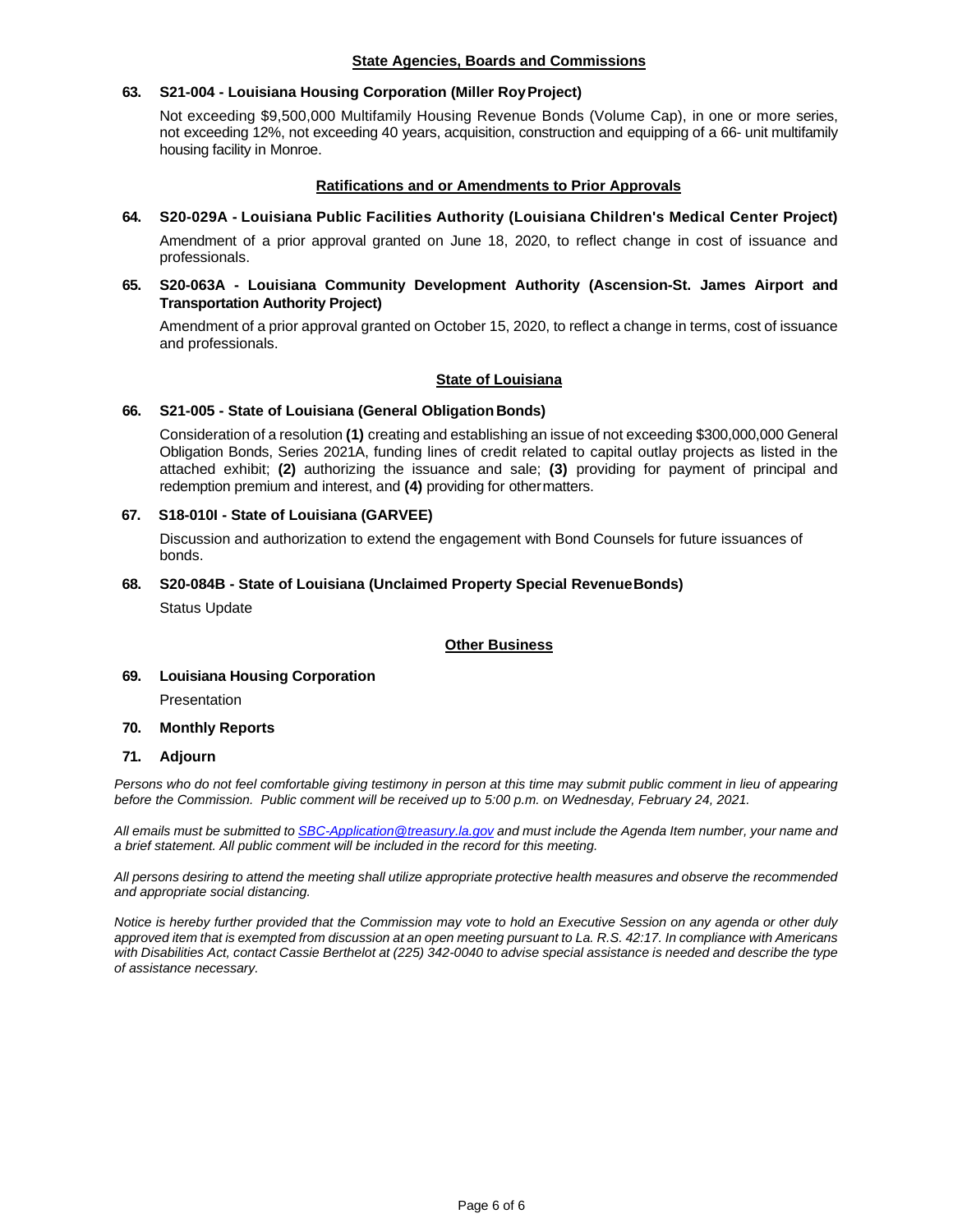## **2021 Bond Sale Project List - State Projects S21-005 - State of Louisiana (General Obligation Bonds)**

| FY21<br><b>BDS</b> | Agy#         | <b>Agency Name</b>                  | <b>Project Title</b>                                                                                                                                                             | Parish                                                 | P1 CLOC    | P <sub>2</sub> CLOC                              | <b>P5 NLOC</b>                                      | <b>Exp Amount</b> | <b>Bond Sale</b><br><b>Amount from</b> | <b>Adv Fund</b>       | <b>Bond Sale</b><br>Amount |
|--------------------|--------------|-------------------------------------|----------------------------------------------------------------------------------------------------------------------------------------------------------------------------------|--------------------------------------------------------|------------|--------------------------------------------------|-----------------------------------------------------|-------------------|----------------------------------------|-----------------------|----------------------------|
| 638                | 01-107       | Division of<br>Administration       | Local Government Assistance Program                                                                                                                                              | Statewide                                              | 5,000,000  |                                                  |                                                     | 1,394,136         | Exp<br>1,394,140                       |                       | 1,394,140                  |
|                    |              |                                     |                                                                                                                                                                                  |                                                        |            |                                                  |                                                     |                   |                                        |                       |                            |
| 1236               | 01-107       | Division of<br>Administration       | Major Repairs, Equipment Replacement and Renovations for<br>State Buildings to Address Deferred Maintenance Backlog and<br>Infrastructure, Planning and Construction             | Statewide                                              | 26,550,000 | $\overline{\phantom{a}}$                         |                                                     |                   |                                        | 15,550,000            | 15,550,000                 |
| 1237               | 01-107       | Division of<br>Administration       | Outstanding Percent for Arts Projects                                                                                                                                            | Statewide                                              | 2,955,100  |                                                  | 6,000,000                                           | 140,015           | 140,015                                |                       | 140,015                    |
| 1238               | $01 - 107$   | Division of                         | Repair, Restoration and Replacement for Declared Disasters,                                                                                                                      | Statewide                                              | 97,059,530 | $\sim$                                           | $\sim$                                              | 1,774,287         | 1,774,290                              | 50,000,003            | 51,774,293                 |
|                    |              | Administration                      | Planning, Construction, Renovation, and Acquisition                                                                                                                              |                                                        |            |                                                  |                                                     |                   |                                        |                       |                            |
|                    |              |                                     |                                                                                                                                                                                  |                                                        |            |                                                  | <b>Division of Administration</b>                   |                   | 3,308,445                              | 65,550,003            | 68,858,448                 |
| 831                | 01-109       | <b>Coastal Protection</b>           | Morganza to Gulf of Mexico Flood Control Feasibility Study,                                                                                                                      | Ascension,                                             | 12,500,000 |                                                  | 29,500,000                                          | 2,500,000         | 2,500,000                              | 10,000,000            | 12,500,000                 |
|                    |              | and Restoration<br>Authority        | Planning, Design, Right of Way and Construction of Levees,<br>Floodgates and Other Flood Control Systems (\$100,000,000<br>Local Match)                                          | Assumption,<br>Iberia, Iberville,<br>Lafourche, Pointe |            |                                                  |                                                     |                   |                                        |                       |                            |
|                    |              |                                     |                                                                                                                                                                                  |                                                        |            |                                                  | <b>Coastal Protection and Restoration Authority</b> |                   | 2,500,000                              | 10,000,000            | 12,500,000                 |
|                    |              |                                     |                                                                                                                                                                                  |                                                        |            |                                                  |                                                     |                   |                                        |                       |                            |
| 388                | 01-112       | Department of<br>Military Affairs   | Statewide Backlog of Maintenance and Repair (BMAR), Phase<br>3, and Statewide Infrastructure Rehabilitation, Phase 3                                                             | Statewide                                              | 2,804,380  |                                                  |                                                     | 559,370           | 559,375                                |                       | 559,375                    |
|                    |              |                                     |                                                                                                                                                                                  |                                                        |            |                                                  | <b>Department of Military Affairs</b>               |                   | 559,375                                |                       | 559,375                    |
|                    |              |                                     |                                                                                                                                                                                  |                                                        |            |                                                  |                                                     |                   |                                        |                       |                            |
| 1372               | $01 - 124$   | Louisiana Stadium<br>and Exposition | Bayou Segnette Recreation Complex, Land Acquisition,<br>Planning and Construction                                                                                                | Jefferson                                              | 20,100,000 |                                                  |                                                     | 25,000            | 25,000                                 |                       | 25,000                     |
|                    |              | District                            |                                                                                                                                                                                  |                                                        |            | <b>Louisiana Stadium and Exposition District</b> |                                                     |                   | 25,000                                 |                       | 25,000                     |
|                    |              |                                     |                                                                                                                                                                                  |                                                        |            |                                                  |                                                     |                   |                                        |                       |                            |
|                    |              |                                     |                                                                                                                                                                                  |                                                        |            |                                                  |                                                     |                   |                                        |                       |                            |
| 444                | 06-264       |                                     | Office of State Parks Preventive Maintenance/Major Repairs and Improvements                                                                                                      | Statewide                                              | 457,025    |                                                  |                                                     | 86,095            | 86,100                                 |                       | 86,100                     |
| 1440               | 06-264       |                                     | Office of State Parks Bayou Segnette State Park, Land Acquisition, Additional Cabins, Jefferson<br>Planning and Construction                                                     |                                                        | 474,820    |                                                  |                                                     | 19,305            | 19,305                                 |                       | 19,305                     |
|                    |              |                                     |                                                                                                                                                                                  |                                                        |            |                                                  |                                                     |                   |                                        |                       |                            |
|                    |              |                                     |                                                                                                                                                                                  |                                                        |            | Department of Culture, Recreation and Tourism    |                                                     |                   | 105,405                                | $\tilde{\phantom{a}}$ | 105,405                    |
|                    |              |                                     |                                                                                                                                                                                  |                                                        |            |                                                  |                                                     |                   |                                        |                       |                            |
| 319                | 07-270       | DOTD-<br>Administration             | Improvements on LA 3038, Including Patching, Repairing and<br>Overlaying of the Highway, Planning and Construction                                                               | Ascension                                              | 761,900    |                                                  |                                                     | 120,735           | 120,700                                |                       | 120,700                    |
|                    |              |                                     |                                                                                                                                                                                  |                                                        |            |                                                  |                                                     |                   |                                        |                       |                            |
| 320                | 07-270       | DOTD-<br>Administration             | Essen Lane Widening, I-10 to Perkins Road, Planning, Utilities,<br>Right of Way and Construction                                                                                 | East Baton<br>Rouge                                    | 1,126,500  |                                                  |                                                     | 1,914             | 1,900                                  |                       | 1,900                      |
| 323                | 07-270       | DOTD-<br>Administration             | Loyola/I-10 Interchange Improvements, Feasibility Study,<br>Interchange Modification Report, Environmental Assessment,<br>Engineering, Right of Ways, Utilities and Construction | Jefferson,<br>Orleans                                  | 515,700    | $\overline{\phantom{a}}$                         | $\overline{\phantom{a}}$                            | 36,207            | 36,100                                 |                       | 36,100                     |
| 424                | 07-270       | DOTD-                               | LA 42 (US 61 to LA 44) Widening, including a Roundabout at                                                                                                                       | Ascension                                              | 3,336,100  | ÷,                                               | $\overline{\phantom{a}}$                            | 2,743,301         | 2,743,200                              |                       | 2,743,200                  |
|                    |              | Administration                      | Joe Sevario Road, Planning and Construction                                                                                                                                      |                                                        |            |                                                  |                                                     |                   |                                        |                       |                            |
| 656                | 07-270 DOTD- | Administration                      | LA 3034 Improvements                                                                                                                                                             | East Baton<br>Rouge                                    | 15,774,700 | ÷                                                |                                                     | 121,865           | 121,800                                |                       | 121,800                    |
| 928                | 07-270       | DOTD-                               | Highway Program (Up to \$4,000,000 for Secretary's Emergency Statewide                                                                                                           |                                                        | 30,555,700 | 900,000                                          | 132,000,000                                         | 1,363,363         | 1,363,100                              | 29,192,600            | 30,555,700                 |
|                    |              | Administration                      | Fund)                                                                                                                                                                            |                                                        |            |                                                  |                                                     |                   |                                        |                       |                            |
| 949                | 07-270       | DOTD-<br>Administration             | Jimmie Davis Bridge Rehabilitation and Lighting, or Design,<br>Engineering, Planning and Construction                                                                            | <b>Bossier</b>                                         | 8,991,700  | $\overline{\phantom{a}}$                         | ٠                                                   | 9,445             | 9,300                                  |                       | 9,300                      |
| 971                | 07-270       | DOTD-<br>Administration             | LA 44 Widening, I-10 to LA 22, Planning, Utilities, Right of Way<br>and Construction                                                                                             | Ascension                                              | 1,444,300  | $\blacksquare$                                   | $\overline{\phantom{a}}$                            | 99,132            | 99,100                                 |                       | 99,100                     |
| 978                | 07-270       | DOTD-                               | Widening of Highway 447 and I-12 Overpass Improvements,                                                                                                                          | Livingston                                             | 376,800    | $\blacksquare$                                   | $\sim$                                              | 76,800            | 76,800                                 |                       | 76,800                     |
|                    |              | Administration                      | Environmental Phase Commencement, Planning and<br>Construction                                                                                                                   |                                                        |            |                                                  |                                                     |                   |                                        |                       |                            |
| 981                | 07-270       | DOTD-<br>Administration             | Peters Road Bridge and Extension, Planning and Construction                                                                                                                      | Plaquemines                                            | 3,560,500  | 14,000,000                                       | 14,000,000                                          | 14,249            | 14,200                                 |                       | 14,200                     |
| 985                | 07-270       | DOTD-<br>Administration             | City of Gonzales - GO Program LA Highway 30 Corridor,<br>Planning and Construction                                                                                               | Ascension                                              | 1,440,000  | 15,000,000                                       | $\bar{a}$                                           | 145               | 100                                    |                       | 100                        |
| 1009               | 07-270       | DOTD-<br>Administration             | Pecue Lane/I-10 Interchange, Planning, Design, Rights of Way, East Baton<br>Utilities and Construction                                                                           | Rouge                                                  | 23,741,700 | $\blacksquare$                                   | $\overline{\phantom{a}}$                            | 376,366           | 376,200                                |                       | 376,200                    |
|                    |              |                                     |                                                                                                                                                                                  |                                                        |            |                                                  |                                                     |                   |                                        |                       |                            |
| 219                | 07-274       | DOTD - Public<br>mprovements        | Comite River Diversion Canal Planning, Right of Way, Utilities<br>and Construction                                                                                               | Ascension, East<br>Baton Rouge,<br>Livingston          | 1,983,400  | $\overline{\phantom{a}}$                         |                                                     | 250,534           | 250,500                                |                       | 250,500                    |
| 220                | 07-274       | DOTD - Public                       | Mississippi River Levee Raising, Arkansas to Old River, Planning Avoyelles,                                                                                                      |                                                        | 3,405,700  | $\overline{\phantom{a}}$                         | 19,000,000                                          | 477,914           | 477,900                                |                       | 477,900                    |
|                    |              | mprovements                         | and Construction                                                                                                                                                                 | Concordia, East<br>Carroll, Madison,<br>Pointe Coupee, |            |                                                  |                                                     |                   |                                        |                       |                            |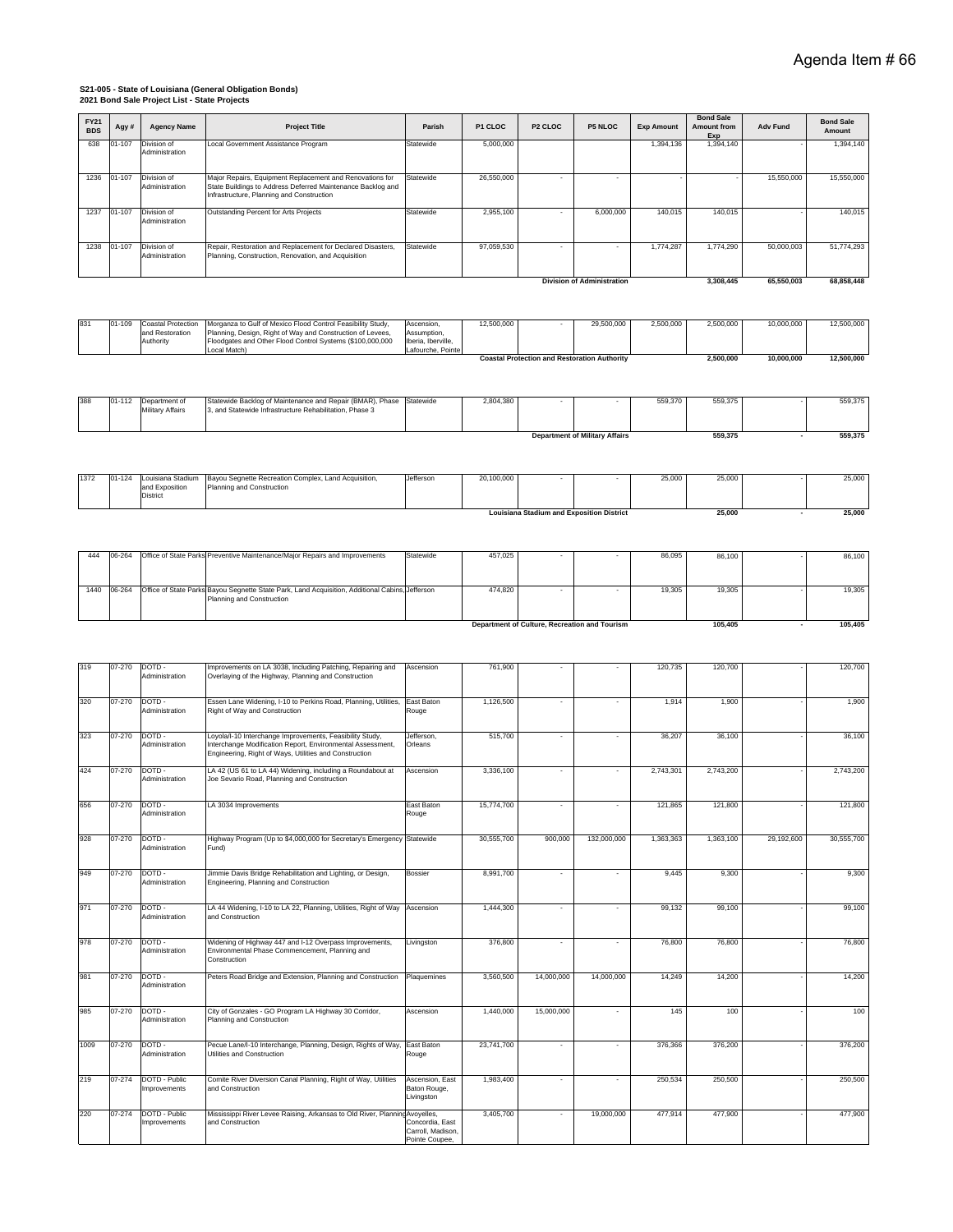| FY21<br><b>BDS</b> | Agy #  | <b>Agency Name</b>            | <b>Project Title</b>                                                                                                                               | Parish                                                    | P1 CLOC    | P <sub>2</sub> CLOC | <b>P5 NLOC</b>                                      | <b>Exp Amount</b> | <b>Bond Sale</b><br>Amount from<br>Exp | <b>Adv Fund</b> | <b>Bond Sale</b><br>Amount |
|--------------------|--------|-------------------------------|----------------------------------------------------------------------------------------------------------------------------------------------------|-----------------------------------------------------------|------------|---------------------|-----------------------------------------------------|-------------------|----------------------------------------|-----------------|----------------------------|
| 226                | 07-274 | DOTD - Public<br>Improvements | Mississippi River Deepening, Phase 3, Planning, Design,<br>Construction, Rights-of-Way, Relocations and Utilities (Federal<br>Match \$154,500,000) | Ascension, East<br>Baton Rouge,<br>Jefferson.<br>Orleans, | 15,000,000 |                     | 25,000,000                                          | 15,000,000        | 15,000,000                             |                 | 15,000,000                 |
| 230                | 07-274 | DOTD - Public<br>Improvements | Bayou Dechene Reservoir, Planning, Land Acquisition and<br>Construction                                                                            | Caldwell                                                  | 4.197.600  |                     | 8.000.000                                           | .216.047          | 1.216.000                              |                 | 1.216.000                  |
|                    |        |                               |                                                                                                                                                    |                                                           |            |                     | <b>Department of Transportation and Development</b> |                   | 21.906.900                             | 29.192.600      | 51.099.500                 |

|               |                                              |                                                                                                                                                       |                |            | <b>Louisiana Department of Health</b> |         | 614,440 | 18.230.245 | 18.844.685 |
|---------------|----------------------------------------------|-------------------------------------------------------------------------------------------------------------------------------------------------------|----------------|------------|---------------------------------------|---------|---------|------------|------------|
| 592<br>09-330 | Health                                       | Office of Behavioral Center Building and Fire Alarm System Renovation and<br>Restoration, East Louisiana State Hospital, Planning and<br>Construction | East Feliciana | 1.391.700  | 5.350.000                             | 19.018  | 19.020  |            | 19,020     |
| 09-330<br>174 | Health                                       | Office of Behavioral Central Louisiana State Hospital Relocation to Pinecrest,<br>Planning and Construction                                           | Rapides        | 18,800,500 | 23.336.500                            | 570.249 | 570.255 | 18,230,245 | 18,800,500 |
| 09-320<br>920 | Office of Aging and<br><b>Adult Services</b> | Replace Roof and Storm Drains on all Patient Buildings,<br>Planning and Construction                                                                  | East Feliciana | 359.467    |                                       | 1.204   | 1.205   |            | 1.205      |
| 09-320<br>918 | <b>Adult Services</b>                        | Office of Aging and Repair and Upgrade to Sewer System, Planning and<br>Construction                                                                  | East Feliciana | 130,440    |                                       | 23.956  | 23,960  |            | 23.960     |

| na Department of Health |  |
|-------------------------|--|

 **614,440 18,230,245 18,844,685** 9,300,000 - - - - 9,300,000 9,300,000 9,300,000 9,400,000 9,400,000 9,500,000 9,500,000 9,500,000 9,500,000 9,500,000 9,500,000 9,500,000 9,500,000 9,500,000 9,500,000 9,500,000 9,500,000 9,500,000 9,500,000 9,500,000 9,50

| 106            | 19-601  | <b>LSU Baton Rouge</b>                                           | Renovate Old Engineering Shops for Art Department, Planning<br>and Construction          | East Baton<br>Rouge | 9,300,000  |                          |                                |           |           | 9,300,000  | 9,300,000  |
|----------------|---------|------------------------------------------------------------------|------------------------------------------------------------------------------------------|---------------------|------------|--------------------------|--------------------------------|-----------|-----------|------------|------------|
| 107            | 19-601  | <b>LSU Baton Rouge</b>                                           | <b>LSU Memorial Tower Renovations</b>                                                    | East Baton<br>Rouge | 1,500,000  | $\overline{\phantom{a}}$ |                                | 1,500,000 | 1,500,000 |            | 1,500,000  |
| 108            | 19-601  | <b>LSU Baton Rouge</b>                                           | H.P. Long Field House Renovation, Planning and Construction                              | East Baton<br>Rouge | 6,750,000  | $\sim$                   | 14,950,000                     |           |           | 6,750,000  | 6,750,000  |
| 25             | 19-602  | <b>LSU Alexandria</b>                                            | Infrastructure and Drainage Improvements to Alleviate Flooding, Rapides<br>Construction  |                     | 3,906,700  |                          |                                |           |           | 3,906,700  | 3,906,700  |
| $\overline{7}$ | 19-604N | <b>LSU Health</b><br>Sciences Center -<br>New Orleans            | Health Science Center Facility Renovations - Dental School<br><b>Simulation Facility</b> | Orleans             | 584,600    |                          |                                | 492,595   | 492,600   |            | 492,600    |
| 8              | 19-604N | <b>LSU Health</b><br>Sciences Center -<br>New Orleans            | Interim Hospital Repurposing, Construction                                               | Orleans             | 19,000,000 |                          |                                | 1,581,689 | 1,581,690 | 17,418,310 | 19,000,000 |
| 21             | 19-604S | <b>LSU Health</b><br>Sciences Center -<br>Shreveport             | Center for Medical Education and Wellness, Planning and<br>Construction                  | Caddo               | 3,750,000  |                          | 22,750,000                     |           |           | 3,750,000  | 3,750,000  |
|                | 19-621  | Nicholls State<br>University                                     | Stopher Hall Restroom ADA Upgrade, Planning and<br>Construction                          | Lafourche           | 150,000    |                          |                                | 8,078     | 8,080     |            | 8,080      |
| 6              | 19-621  | <b>Nicholls State</b><br>University                              | Renovation of and Addition to Athletic Facility, Planning and<br>Construction            | Lafourche           | 6,701,900  | ٠                        | $\overline{\phantom{a}}$       |           |           | 6,701,900  | 6,701,900  |
| 131            | 19-623  | <b>Grambling State</b><br>University                             | Library Replacement, Planning and Construction                                           | Lincoln             | 10,059,500 |                          |                                | 8,531     | 8,535     | 10,050,965 | 10,059,500 |
| 204            | 19-625  | Louisiana Tech<br>University                                     | Comprehensive ADA Assessment/Remediation, Planning and<br>Construction                   | Lincoln             | 500,000    |                          |                                | 21,600    | 21,600    |            | 21,600     |
| 221            | 19-625  | Louisiana Tech<br>University                                     | Tornado Recovery and Facility Improvements                                               | Lincoln             | ä,         | 24,000,000               |                                |           |           | 24,000,000 | 24,000,000 |
| 114            | 19-631  | Northwestern State<br>University                                 | Replacement of John S. Kyser Hall, Planning and Construction                             | Natchitoches        | 2,225,000  |                          | 35,195,000                     | 111,825   | 111,830   |            | 111,830    |
| 1437           | 19-634  | Southeastern<br>Louisiana University Construction                | D. Vickers Hall Renovation and Addition, Planning and                                    | Tangipahoa          | 2,080,000  | ٠                        | 18,920,000                     | 294,779   | 294,780   | 1,785,220  | 2,080,000  |
| 1084           | 19-649  | Louisiana<br>Community and<br><b>Technical College</b><br>System | Maritime/Petroleum Workforce Training Academy, Planning and Terrebonne<br>Construction   |                     | 750,000    |                          |                                | 218,119   | 218,120   |            | 218,120    |
| 1418           | 19-657  | Math, Science and<br>the Arts                                    | Louisiana School for New Dormitory Building, Planning and Construction                   | Natchitoches        | 3,800,000  | $\overline{\phantom{a}}$ | $\overline{\phantom{a}}$       |           |           | 3,800,000  | 3,800,000  |
| 1357           | 19-671  | <b>Board of Regents</b>                                          | System-Wide Telecommunications Wiring and Equipment,<br>Planning and Construction        | Statewide           | 2,704,140  |                          |                                | 470,210   | 470,220   |            | 470.220    |
| 490            | 19-674  | Louisiana<br>Universities Marine<br>Consortium                   | Houma Marine Campus Phase 2, Planning and Construction                                   | Terrebonne          | 3,250,000  |                          | 8,870,000                      | 48,585    | 48,590    |            | 48,590     |
| 492            | 19-674  | Louisiana<br>Universities Marine<br>Consortium                   | LUMCON Houma Marine Campus, Planning and Construction                                    | Terrebonne          | 6,000,000  |                          | 10,400,000                     |           |           | 6,000,000  | 6,000,000  |
|                |         |                                                                  |                                                                                          |                     |            |                          | <b>Department of Education</b> |           | 4,756,045 | 93,463,095 | 98,219,140 |

**Total - State Projects 33,775,610 216,435,943 250,211,553**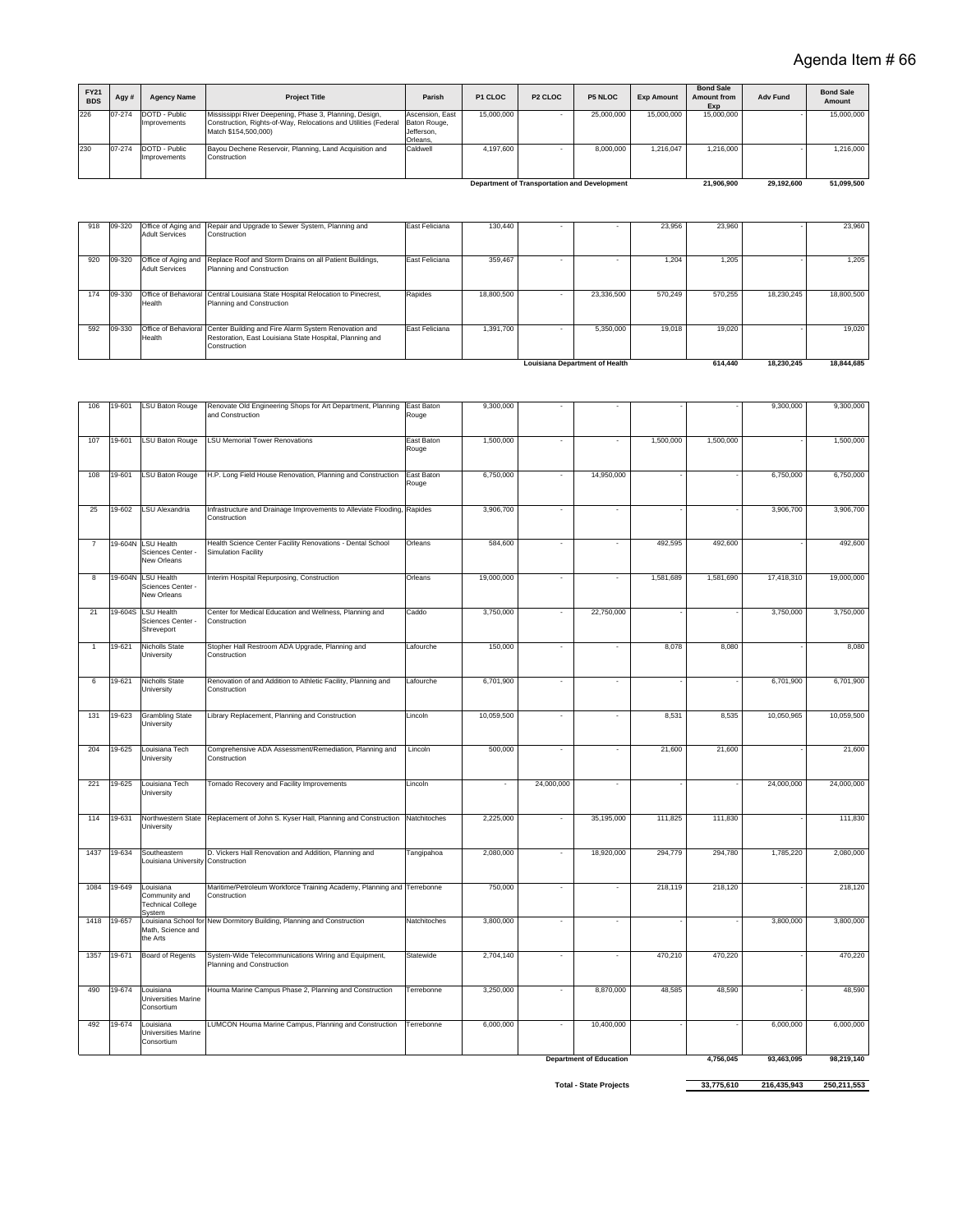# **S21-005 - State of Louisiana (General Obligation Bonds) 2021 Bond Sale Project List - Non-State - Local Governments**

| <b>FY21</b><br><b>BDS</b> | Agy ∤  | <b>Agency Name</b>     | <b>Project Title</b>                                                            | Parish  | P1 CLOC   | P <sub>2</sub> CLOC | <b>P5 NLOC</b>                  | <b>Exp Amount</b> | <b>Bond Sale</b><br><b>Amount from</b><br>Exp | <b>Adv Fund</b> | <b>Bond Sale</b><br>Amount |
|---------------------------|--------|------------------------|---------------------------------------------------------------------------------|---------|-----------|---------------------|---------------------------------|-------------------|-----------------------------------------------|-----------------|----------------------------|
| 524                       | 36-P17 | Port of New<br>Orleans | Napoleon Avenue Container Crane Expansion Project,<br>Planning and Construction | Orleans | 6,900,000 |                     | 13.100.000                      | 905.432           | 905.435                                       | 5.994.565       | 6,900,000                  |
|                           |        |                        |                                                                                 |         |           |                     | <b>Levee District and Ports</b> |                   | 905.435                                       | 5.994.565       | 6,900,000                  |

| 166  | 50-J15     | Concordia Parish         | Concordia Parish Courthouse District Courtroom Security and Concordia<br>Safety Renovations                                                                                                          |              | 225,510   |                          |                          | 157,183   | 157,185   | 157,185   |
|------|------------|--------------------------|------------------------------------------------------------------------------------------------------------------------------------------------------------------------------------------------------|--------------|-----------|--------------------------|--------------------------|-----------|-----------|-----------|
| 965  | 50-J21     | Franklin Parish          | Bayou Macon Cut-Off No. 1 Drainage Structure<br>Improvements, Planning and Construction                                                                                                              | Franklin     | 303,385   | ÷,                       |                          | 252,812   | 252,815   | 252,815   |
| 720  | $50 - J23$ | Iberia Parish            | Robert B. Green Veterans Memorial Building Renovation,<br>Upgrade and Expansion Project, Robert B. Green American<br>Legion Post 533 and Perry Thompson VFW Post 12065,<br>Planning and Construction | Iberia       | 200,000   | $\sim$                   | ٠                        | 12,744    | 12,745    | 12,745    |
| 41   | 50-J26     | Jefferson Parish         | Avondale Booster Club and Playground Upgrades, Planning<br>and Construction                                                                                                                          | Jefferson    | 491,895   |                          |                          | 416,195   | 416,195   | 416,195   |
| 44   | 50-J26     | Jefferson Parish         | Brown Avenue Canal Improvements Between the Westbank<br>Expressway and Harold Street, Planning and Construction                                                                                      | Jefferson    | 1,815,200 |                          |                          | 195,454   | 195,460   | 195,460   |
| 82   | 50-J26     | Jefferson Parish         | Preservation and Restoration of Historic Structures for Hope<br>Haven/Madonna Manor Campus, Planning and Construction                                                                                | Jefferson    | 4,988,000 | 1,500,000                |                          | 1,201,720 | 1,201,730 | 1,201,730 |
| 86   | 50-J26     | Jefferson Parish         | Sewer Lift Station Backup Generators - North, Planning and<br>Construction                                                                                                                           | Jefferson    | 3,615,000 |                          |                          | 12,000    | 12,000    | 12,000    |
| 98   | 50-J26     | Jefferson Parish         | Woodland West Drainage Improvements, Planning and<br>Construction                                                                                                                                    | Jefferson    | 1,225,000 | $\sim$                   | ÷,                       | 7,000     | 7,000     | 7,000     |
| 102  | 50-J26     | Jefferson Parish         | Woodmere Youth Center, Planning and Construction                                                                                                                                                     | Jefferson    | 285,000   | $\sim$                   | $\sim$                   | 183,000   | 183,000   | 183,000   |
| 267  | 50-J28     | Lafayette Parish         | Kaliste Saloom Widening                                                                                                                                                                              | Lafayette    | 182,600   |                          |                          | 69,461    | 69,465    | 69,465    |
| 268  | 50-J28     | Lafayette Parish         | Parish Government Complex, Parish Courthouse, Planning<br>and Construction                                                                                                                           | Lafayette    | 2,992,000 | $\sim$                   | $\overline{\phantom{a}}$ | 1,258,399 | 1,258,400 | 1,258,400 |
| 414  | 50-J32     | Livingston Parish        | Cook Road Extension Economic Development Corridor<br>(Pete's Highway Frontage Road)                                                                                                                  | Livingston   | 1,588,430 | $\sim$                   | ÷,                       | 970,319   | 970,330   | 970,330   |
| 513  | 50-J34     | Morehouse Parish         | Public Works Center, Planning and Construction                                                                                                                                                       | Morehouse    | 325,000   | $\sim$                   | $\sim$                   | 23,250    | 23,250    | 23,250    |
| 563  | 50-J35     | Natchitoches<br>Parish   | Resurfacing of Roads in Payne Subdivision, Planning and<br>Construction                                                                                                                              | Natchitoches | 353,633   |                          | ÷,                       | 198,460   | 198,465   | 198,465   |
| 575  | 50-J35     | Natchitoches<br>Parish   | Courthouse Security Improvements, Planning and<br>Construction                                                                                                                                       | Natchitoches | 818,000   | ÷,                       | ٠                        | 125,453   | 125,455   | 125,455   |
| 418  | $50 - J37$ | <b>Ouachita Parish</b>   | Hannah's Run Control Structure, Planning and Construction                                                                                                                                            | Ouachita     | 488,000   | $\sim$                   | $\sim$                   | 183,809   | 183,810   | 183,810   |
| 1027 | 50-J49     | St. Landry Parish        | Wastewater Treatment Facility - Central St. Landry Economic St. Landry<br>Development District, Planning and Construction                                                                            |              | 1,395,000 |                          |                          | 30,000    | 30,000    | 30,000    |
| 1097 | 50-J49     | St. Landry Parish        | Central St. Landry Economic Development District,<br>Infrastructure Improvements, Planning, Engineering, Utilities,<br>and Construction                                                              | St. Landry   | 206,322   |                          |                          | 129,238   | 129,240   | 129,240   |
| 548  | 50-J55     | Terrebonne Parish        | South Louisiana Wetland Discovery Center - Phase 2 - Bayou Terrebonne<br>Country Institute, Planning and Construction                                                                                |              | 933,600   | $\sim$                   | $\sim$                   | 4,500     | 4,500     | 4,500     |
| 1071 | 50-J55     | <b>Terrebonne Parish</b> | Renovate the LePetit Terrebonne Theater Building, Planning<br>and Construction                                                                                                                       | Terrebonne   | 689,500   | $\overline{\phantom{a}}$ |                          | 10,500    | 10,500    | 10,500    |
| 358  | 50-J58     | Vernon Parish            | Vernon/Fort Polk Thoroughfare Electrical Power Extension,<br>and Utilities Including Generators                                                                                                      | Vernon       | 480,000   | $\sim$                   | $\sim$                   | 12,000    | 12,000    | 12,000    |
| 461  | 50-J63     | West Feliciana<br>Parish | West Feliciana Port Infrastructure, Planning, Engineering and West Feliciana<br>Construction                                                                                                         |              | 832,100   | ÷,                       |                          | 24,963    | 24,965    | 24,965    |
|      |            |                          |                                                                                                                                                                                                      |              |           |                          | Parishwide               |           | 5.478.510 | 5,478,510 |

| 175 | 50-M29 Bossier City | Louisiana Technology Research Institute                                                    | <b>Bossier</b> | 7.500.000 | . . | 7,500,000 |         |         | 7,500,000 | 7,500,000 |
|-----|---------------------|--------------------------------------------------------------------------------------------|----------------|-----------|-----|-----------|---------|---------|-----------|-----------|
|     |                     |                                                                                            |                |           |     |           |         |         |           |           |
| 500 | 50-M39 Carencro     | Arceneaux Road Drainage Improvements and Utility<br>Relocations, Planning and Construction | Lafayette      | 750,000   |     |           | 80.116  | 80.120  |           | 80.120    |
| 504 | 50-M39 Carencro     | Wastewater and City Infrastructure Flood Damages, Planning Lafayette<br>and Construction   |                | 4.380.230 |     |           | 835.020 | 835.025 |           | 835.025   |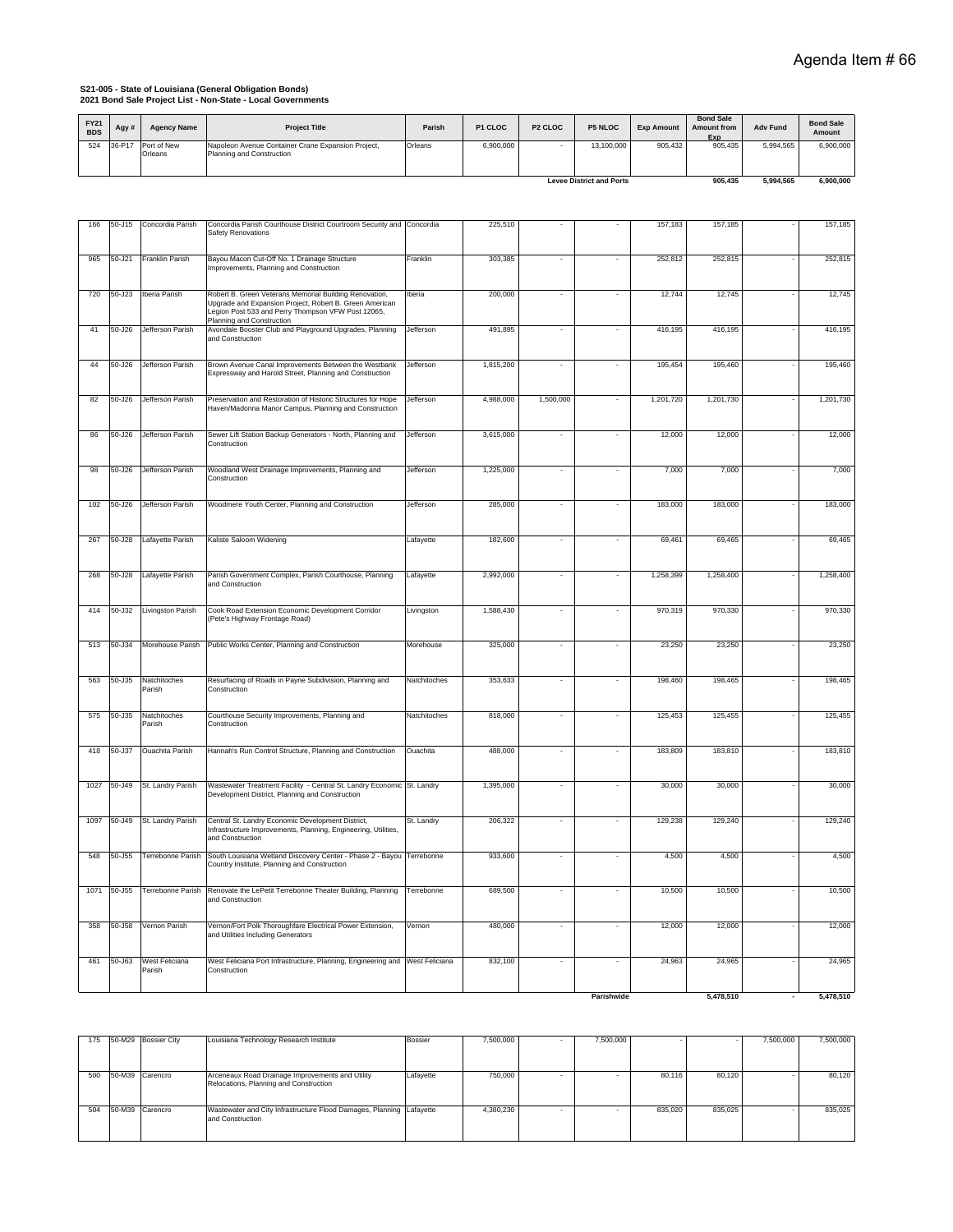| <b>FY21</b><br><b>BDS</b> | Agy #           | <b>Agency Name</b>   | <b>Project Title</b>                                                                                   | Parish              | P1 CLOC    | P <sub>2</sub> CLOC      | P5 NLOC                  | <b>Exp Amount</b> | <b>Bond Sale</b><br><b>Amount from</b> | <b>Adv Fund</b> | <b>Bond Sale</b><br>Amount |
|---------------------------|-----------------|----------------------|--------------------------------------------------------------------------------------------------------|---------------------|------------|--------------------------|--------------------------|-------------------|----------------------------------------|-----------------|----------------------------|
| 747                       | 50-M45          | Church Point         | Sewer System Improvements, Planning and Construction                                                   | Acadia              | 300,000    |                          |                          | 9,000             | Exp<br>9,000                           |                 | 9,000                      |
|                           |                 |                      |                                                                                                        |                     |            |                          |                          |                   |                                        |                 |                            |
| 1206                      | 50-M68          | Donaldsonville       | Natural Gas System Infrastructure Improvements, Phase II,<br>Planning and Construction                 | Ascension           | 1,200,000  | $\sim$                   | $\sim$                   | 30,000            | 30,000                                 |                 | 30,000                     |
| 996                       | 50-M70          | Doyline              | Village of Doyline Wastewater Treatment Facility Upgrades                                              | Webster             | 25,950     | $\overline{\phantom{a}}$ | $\overline{\phantom{a}}$ | 4,400             | 4,400                                  |                 | 4,400                      |
|                           |                 |                      |                                                                                                        |                     |            |                          |                          |                   |                                        |                 |                            |
| 621                       | 50-M94          | Franklin             | Renovation of Old Crowell Elementary Building, Planning and<br>Construction                            | St. Mary            | 1,272,700  | $\sim$                   | $\sim$                   | 18,496            | 18,500                                 |                 | 18,500                     |
| 622                       | 50-M94          | Franklin             | Cayce Street Repairs, Planning and Construction                                                        | St. Mary            | 200,000    |                          | $\blacksquare$           | 33,000            | 33,000                                 |                 | 33,000                     |
| 626                       | 50-MA3          | <b>Golden Meadow</b> | Upgrade to North Sewerage Treatment Plant, Planning and<br>Construction                                | Lafourche           | 171,500    | $\sim$                   | ÷,                       | 7,556             | 7,560                                  |                 | 7,560                      |
| 811                       | 50-MC9 Homer    |                      | Town Hall Renovations, Planning and Construction                                                       | Claiborne           | 60,000     |                          |                          | 1,447             | 1,450                                  |                 | 1,450                      |
| 540                       | 50-MD1          | Hornbeck             | West Side Water System Expansion, Planning and                                                         | Sabine, Vernon      | 500,000    | $\overline{\phantom{a}}$ |                          | 158,818           | 158,825                                |                 | 158,825                    |
|                           |                 |                      | Construction                                                                                           |                     |            |                          |                          |                   |                                        |                 |                            |
| 1040                      |                 | 50-MD5 Independence  | Building Repairs, Planning and Construction                                                            | Tangipahoa          | 130,000    |                          |                          | 5,850             | 5,850                                  |                 | 5,850                      |
| 1043                      | 50-MJ6          | Monroe               | -20 Interchange Improvement and Kansas Garrett Connector, Ouachita                                     |                     | 10,254,500 | $\sim$                   |                          | 354,302           | 354,300                                |                 | 354,300                    |
|                           |                 |                      | Kansas Lane Connector, Planning and Construction<br>(\$1,000,000 Local and \$6,000,000 Federal Match)  |                     |            |                          |                          |                   |                                        |                 |                            |
| 303                       | 50-ML1          | New Iberia           | Bayou Teche Museum Expansion and George Rodrigue Park   Iberia                                         |                     | 1,130,000  | $\overline{\phantom{a}}$ |                          | 52,500            | 52,500                                 |                 | 52,500                     |
| 711                       | 50-ML3          | New Orleans          | Algiers Playgrounds and Parks, Renovation of Restrooms,<br>Lighting, Fencing, and Playground Equipment | Orleans             | 141,739    | $\sim$                   | ÷,                       | 8,739             | 8,740                                  |                 | 8,740                      |
| 755                       |                 | 50-MM6 Opelousas     | Water Meter Replacement and Upgrades, Planning and<br>Construction                                     | St. Landry          | 1,080,000  | $\overline{\phantom{a}}$ | $\overline{\phantom{a}}$ | 48,600            | 48,600                                 |                 | 48,600                     |
| 891                       | 50-MO8 Rayne    |                      | Martin Luther King Community Center Improvements,                                                      | Acadia              | 315,000    | $\overline{\phantom{a}}$ | $\Delta$                 | 6,000             | 6,000                                  |                 | 6,000                      |
| 584                       | 50-MO9 Rayville |                      | Planning and Construction<br>Wastewater Transport and Treatment Facilities for Economic<br>Development | Richland            | 1,300,000  | ÷,                       | ä,                       | 149,800           | 149,800                                |                 | 149,800                    |
| 1109                      | 50-MR1          | Shreveport           | C.C. Antoine Park, Planning and Construction                                                           | Caddo               | 817,300    | $\overline{\phantom{a}}$ | 972,700                  | 35,935            | 35,940                                 |                 | 35,940                     |
| 520                       | 50-MR2          | Sibley               | Wastewater Treatment Facilities Improvements, Planning and Webster<br>Construction                     |                     | 281,655    | ÷,                       | ä,                       | 213,296           | 213,300                                |                 | 213,300                    |
| 669                       | 50-MS9 Sulphur  |                      | Upgrade Regional Sewerage Pumping Stations (Arizona and<br>Highway 108), Planning and Construction     | Calcasieu           | 104,700    | $\overline{\phantom{a}}$ | ٠                        | 90,682            | 90,685                                 |                 | 90,685                     |
| 714                       | 50-MT3 Tallulah |                      | Emergency Water Production, Transmission and Treatment,<br>Acquisition, Planning and Construction      | Madison             | 500,000    | $\overline{\phantom{a}}$ | ٠                        | 37,140            | 37,140                                 |                 | 37,140                     |
| 650                       | 50-MT6 Tickfaw  |                      | Pumping Lift Stations Renovations, Village of Tickfaw,<br>Planning and Construction                    | Tangipahoa          | 177,000    | $\overline{\phantom{a}}$ | ٠                        | 7,965             | 7,970                                  |                 | 7,970                      |
| 291                       | 50-MU2 Vidalia  |                      | Development of a Slackwater Port on the Mississippi River<br>Planning and Construction                 | Concordia           | 5,706,540  |                          |                          | 1,432,495         |                                        |                 | 1,432,500                  |
|                           |                 |                      |                                                                                                        |                     |            |                          |                          |                   |                                        |                 |                            |
| 395                       |                 | 50-MU4 Ville Platte  | Ville Platte Evangeline Recreational District                                                          | Evangeline          | 885,000    | $\overline{\phantom{a}}$ | $\overline{\phantom{a}}$ | 22,051            | 22,055                                 |                 | 22,055                     |
| 475                       | 50-MU6 Vivian   |                      | Water and Wastewater System Improvements and Extension,<br>Planning and Construction                   | Caddo               | 927,600    | $\sim$                   | $\bar{\phantom{a}}$      | 624,061           | 624,070                                |                 | 624,070                    |
| 895                       |                 | 50-MV3 Westlake      | Compressed Natural Gas Fueling Station, Planning and<br>Construction                                   | Calcasieu           | 500,000    | $\sim$                   | ٠                        | 30,000            | 30,000                                 |                 | 30,000                     |
| 239                       |                 | 50-MV4 Westwego      | The WHARF, Planning, Construction, and Site Preparation                                                | Jefferson           | 5,194,000  | $\sim$                   | ٠                        | 6,000             | 6,000                                  |                 | 6,000                      |
|                           |                 |                      |                                                                                                        |                     |            |                          |                          |                   |                                        |                 |                            |
| 241                       |                 | 50-MV4 Westwego      | Fire Station, Planning and Construction                                                                | Jefferson           | 271,660    | $\sim$                   | ٠                        | 135,256           | 135,260                                |                 | 135,260                    |
| 247                       |                 | 50-MV4 Westwego      | Emergency Preparedness Building, Planning and<br>Construction                                          | Jefferson           | 1,647,000  | $\sim$                   | ٠                        | 1,356,078         | 1,356,085                              |                 | 1,356,085                  |
| 250                       |                 | 50-MV4 Westwego      | Park Land and Improvements, Including Improvements to                                                  | Jefferson           | 1,209,460  | $\overline{\phantom{a}}$ | ٠                        | 291,768           | 291,775                                |                 | 291,775                    |
|                           |                 |                      | Existing Parks and Land Acquisition, Planning and<br>Construction                                      |                     |            |                          |                          |                   |                                        |                 |                            |
| 871                       | 50-MW8 Central  |                      | <b>Administration Building</b>                                                                         | East Baton<br>Rouge | 849,300    | 250,000                  | ÷                        | 32,143            | 32,145                                 |                 | 32,145                     |
|                           |                 |                      |                                                                                                        |                     |            |                          | <b>Municipalities</b>    |                   | 6,118,595                              | 7,500,000       | 13,618,595                 |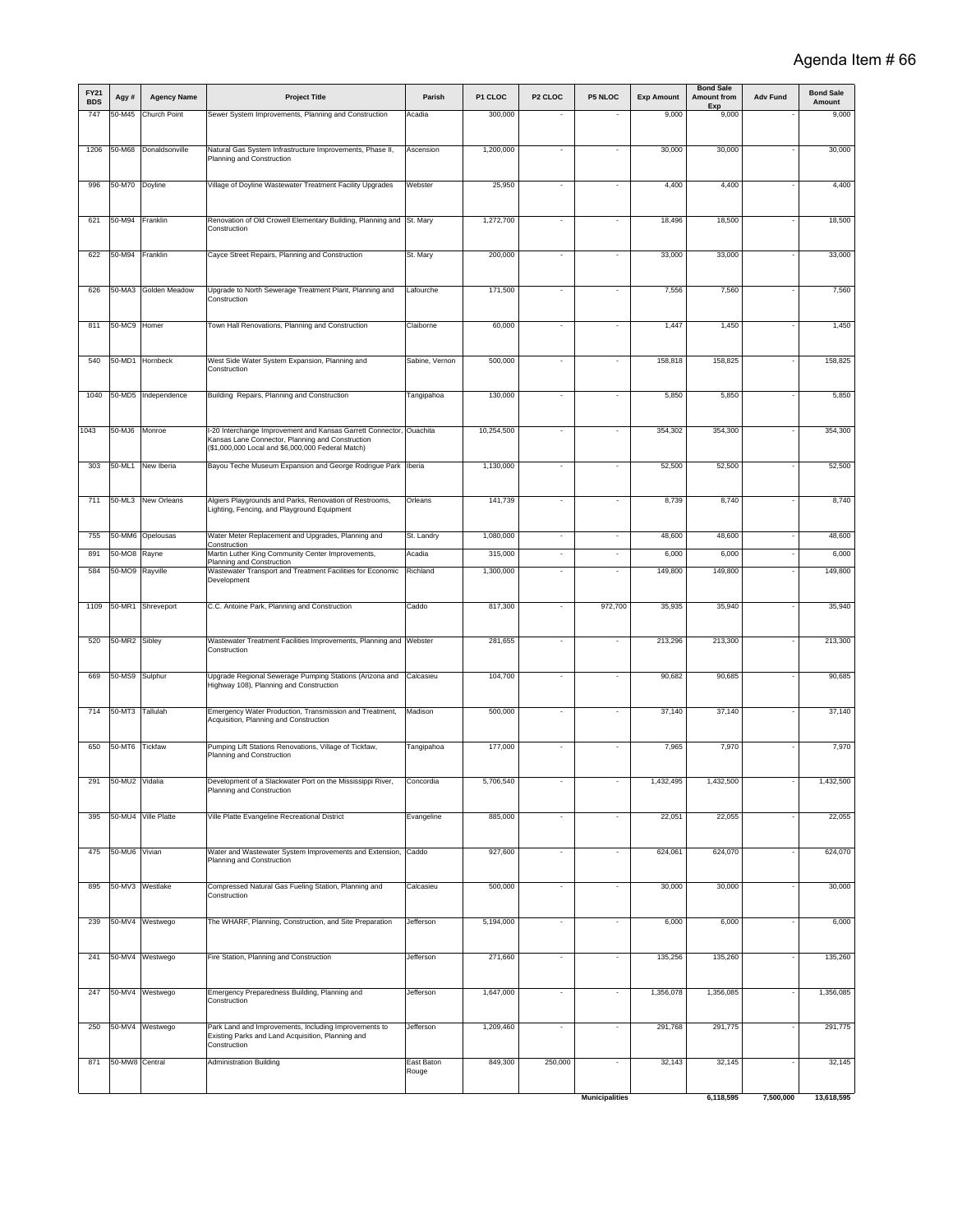| <b>FY21</b><br><b>BDS</b> | Agy#   | <b>Agency Name</b>                                            | <b>Project Title</b>                                                                                                                | Parish          | P1 CLOC   | P <sub>2</sub> CLOC      | <b>P5 NLOC</b>                 | <b>Exp Amount</b> | <b>Bond Sale</b><br>Amount from<br>Exp | <b>Adv Fund</b> | <b>Bond Sale</b><br>Amount |
|---------------------------|--------|---------------------------------------------------------------|-------------------------------------------------------------------------------------------------------------------------------------|-----------------|-----------|--------------------------|--------------------------------|-------------------|----------------------------------------|-----------------|----------------------------|
| 766                       | 50-N40 | Development<br>Authority                                      | Lafayette Economic Lafayette Innovation Center, Planning and Construction                                                           | Lafayette       | 50,000    | 450,000                  | 6,500,000                      | 6.306             | 6,310                                  |                 | 6.310                      |
| 295                       | 50-NP1 | Acadiana<br>Criminalistics<br><b>Laboratory District</b>      | New Crime Laboratory, Planning, Design, Construction and<br>Equipment                                                               | Iberia          | 2,000,000 | ٠                        |                                | 67,813            | 67.815                                 |                 | 67.815                     |
| 416                       | 50-NPD | Iberia Economic<br>Development<br>Authority                   | Progress Point Business Park and Airport Gateway, Land<br>Acquisition, Planning and Construction                                    | Iberia          | 2.337.500 | ٠                        |                                | 172.818           | 172,820                                |                 | 172,820                    |
| 507                       | 50-NQV | Beauregard<br><b>Waterworks District</b><br>#6                | Water System Improvements, Planning and Construction                                                                                | Beauregard      | 1,505,700 | ÷                        |                                | 6.590             | 6.590                                  |                 | 6.590                      |
| 1216                      | 50-NUV | Monroe Downtown<br>Economic<br>Development<br><b>District</b> | Monroe Riverwalk, Planning and Construction                                                                                         | <b>Ouachita</b> | 116,200   | $\overline{\phantom{a}}$ |                                | 7.603             | 7,605                                  |                 | 7.605                      |
| 664                       | 50-NXY | <b>Riverland Medical</b><br>Center                            | Concordia Parish Hospital and Medical Office Building, Real<br>Estate Acquisition, Planning, Design, Construction, and<br>Equipment | Concordia       | 3,500,000 | $\overline{\phantom{a}}$ | $\overline{\phantom{a}}$       | 2.529.457         | 2.529.465                              |                 | 2.529.465                  |
| 141                       | 50-NZB | Livingston Parish<br><b>Airport District</b>                  | Livingston Executive Airport, Planning and Construction                                                                             | Livingston      | 2,615,000 | $\overline{\phantom{a}}$ | 485.000                        | 337.995           | 338,000                                |                 | 338,000                    |
|                           |        |                                                               |                                                                                                                                     |                 |           |                          | <b>Other Local Governments</b> |                   | 3,128,605                              |                 | 3,128,605                  |

|     |        |                | 1166 50-S18 East Carroll Parish Administration Building, Acquisition and Renovation, Planning East Carroll |                | 280,000   |                     | 8.400  | 8,400  | 8,400  |
|-----|--------|----------------|------------------------------------------------------------------------------------------------------------|----------------|-----------|---------------------|--------|--------|--------|
|     |        | School Board   | and Construction                                                                                           |                |           |                     |        |        |        |
|     |        |                |                                                                                                            |                |           |                     |        |        |        |
| 285 | 50-S63 | West Feliciana | Julius Freyhan Cultural/Conference Center, Planning and                                                    | West Feliciana | 1,062,000 |                     | 65,000 | 65,000 | 65,000 |
|     |        |                |                                                                                                            |                |           |                     |        |        |        |
|     |        | Parish School  | Construction                                                                                               |                |           |                     |        |        |        |
|     |        | Board          |                                                                                                            |                |           |                     |        |        |        |
|     |        |                |                                                                                                            |                |           | <b>School Board</b> |        | 73.400 | 73.400 |
|     |        |                |                                                                                                            |                |           |                     |        |        |        |

**Total - Non-State Projects - Local Governments** 15,704,545 13,494,565 29,199,110